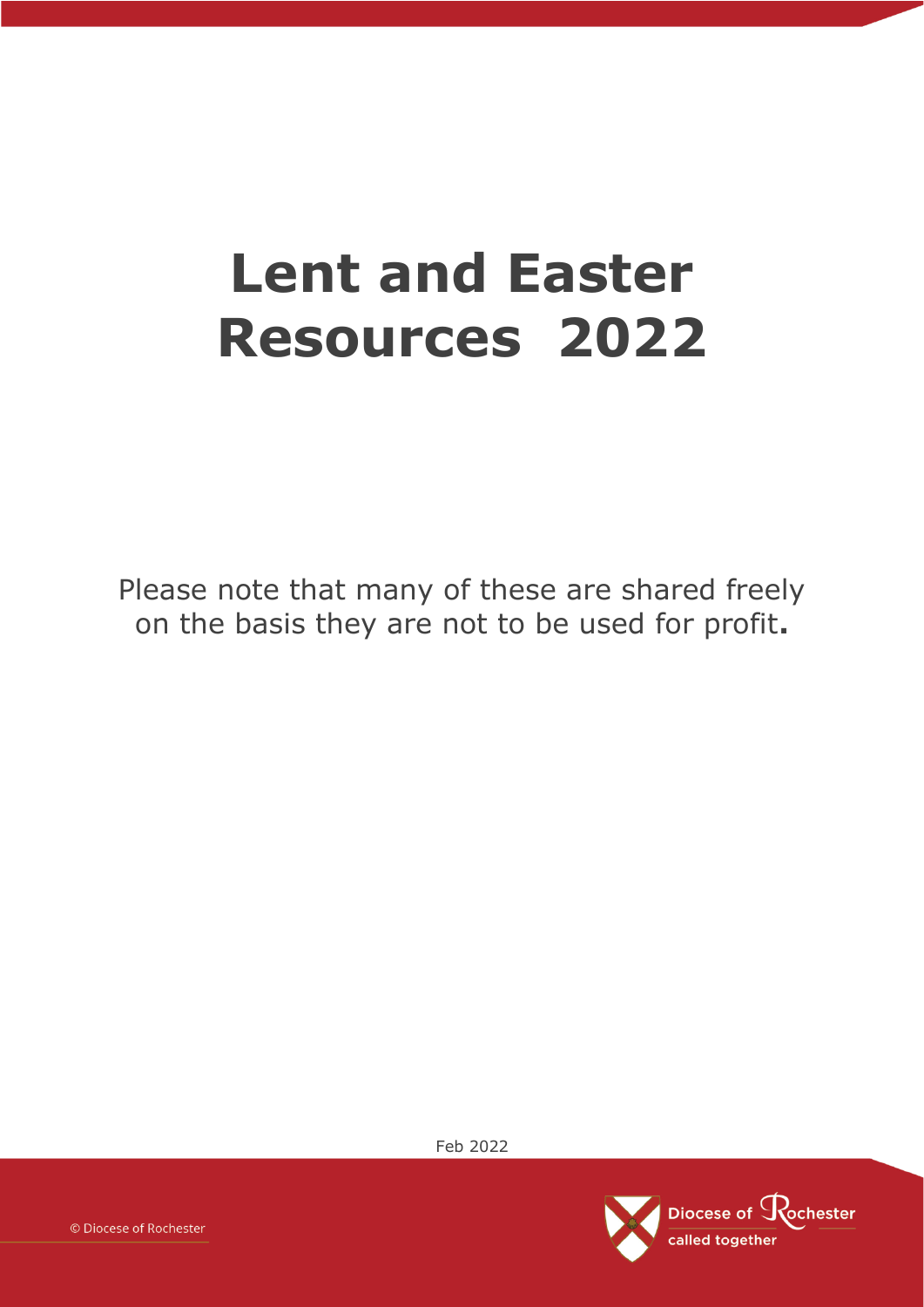## **Live Lent**



*#LiveLent: Embracing Justice* will offer a daily Bible reading, a short reflection and a prayer, as well as a practical challenge linked to the week's theme. The kids' edition provides a fun daily action to help children and their families explore how to can live well together, as well as a weekly reading and prayer.

It will be available via:

- a free app for Apple and Android devices
- free email reflections
- audio on [our Smart speaker skills](https://www.churchofengland.org/our-faith/our-smart-speaker-apps)
- printed booklets through [Church House Publishing.](https://www.chpublishing.co.uk/)

<https://www.chpublishing.co.uk/features/live-lent>

#### **Archbishop of York Youth Trust**

lent material for young people. 6 sessions aimed at KS2 & 3. Although could be adapted. Suitable for school or church.





**Together @ Home** have Lent sheets and trails to use.<https://www.tath.co.uk/easter-resources> as well as some lovely Holy Week sheets to use.

**God Venture.co.uk** have an Easter Countdown Calendar with a small book and stickers as well as other resources for Easter and Lent.. [https://godventure.co.uk/product](https://godventure.co.uk/product-category/lent-and-easter/)[category/lent-and-easter/](https://godventure.co.uk/product-category/lent-and-easter/)



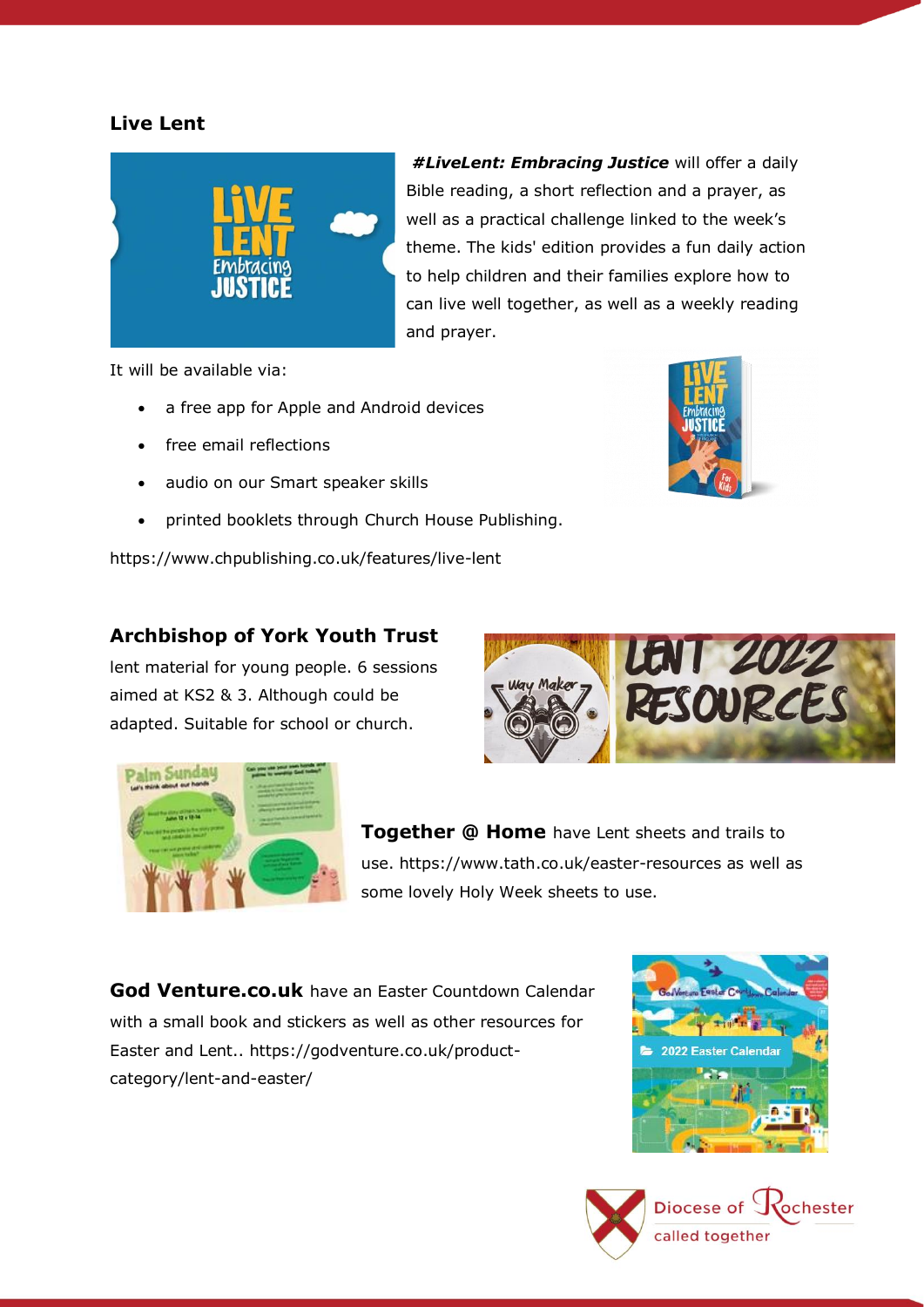

**Ash Tradition** – encourage your families to start an Ash Wednesday family tradition – very simple – around a fire-pit etc write and burn sins on a stick. Then have marshmallows toasted. [https://buildfaith.org/ash-wednesday-home-fire-](https://buildfaith.org/ash-wednesday-home-fire-ashes/?fbclid=IwAR3Alc9L7-VKvywtzGWDfPoYpujXejvLs8kj89yjMxdal43-ns9VhmsWD-Q)

[ashes/?fbclid=IwAR3Alc9L7-](https://buildfaith.org/ash-wednesday-home-fire-ashes/?fbclid=IwAR3Alc9L7-VKvywtzGWDfPoYpujXejvLs8kj89yjMxdal43-ns9VhmsWD-Q)

[VKvywtzGWDfPoYpujXejvLs8kj89yjMxdal43-ns9VhmsWD-Q](https://buildfaith.org/ash-wednesday-home-fire-ashes/?fbclid=IwAR3Alc9L7-VKvywtzGWDfPoYpujXejvLs8kj89yjMxdal43-ns9VhmsWD-Q)

#### **Sun Hats and Wellie Boots**



has put together 40 Nature Activities for Lent (with Free Printable cards) taking Lent outdoors with 40 super simple activities for all ages to explore. All the activities are naturebased with most of them needing no preparation or extra resources. Something for families to do together as you encourage them to do faith at home. Lots of other ideas on this site too.

[https://www.sunhatsandwellieboots.com/2020/02/exploring-](https://www.sunhatsandwellieboots.com/2020/02/exploring-lent-with-young-kids-40.html?m=1&fbclid=IwAR1hgPvqW3IVcjN2NfqoGDNgq6h3PdqpDrfjRPWVPSYvaoDi3hYgnuGDLVI)

[lent-with-young-kids-](https://www.sunhatsandwellieboots.com/2020/02/exploring-lent-with-young-kids-40.html?m=1&fbclid=IwAR1hgPvqW3IVcjN2NfqoGDNgq6h3PdqpDrfjRPWVPSYvaoDi3hYgnuGDLVI)

[40.html?m=1&fbclid=IwAR1hgPvqW3IVcjN2NfqoGDNgq6h3PdqpDrfjRPWVPSYvaoDi3hYg](https://www.sunhatsandwellieboots.com/2020/02/exploring-lent-with-young-kids-40.html?m=1&fbclid=IwAR1hgPvqW3IVcjN2NfqoGDNgq6h3PdqpDrfjRPWVPSYvaoDi3hYgnuGDLVI) [nuGDLVI](https://www.sunhatsandwellieboots.com/2020/02/exploring-lent-with-young-kids-40.html?m=1&fbclid=IwAR1hgPvqW3IVcjN2NfqoGDNgq6h3PdqpDrfjRPWVPSYvaoDi3hYgnuGDLVI)



**Bible Society –** have again produced a book for children by Bob Hartman and it comes with a pop-up service. There is a small cost but bulk discounts are available.

Previous materials are still available.

<https://www.biblesociety.org.uk/resources/collections/easter-resources/> There is also material to use between Pentecost and Ascension.

**Bible Buds** will be putting up free livestream events and activities in the lead up to Easter on their Facebook page. If you want ideas specific to Lent, then Book 3 of Bible

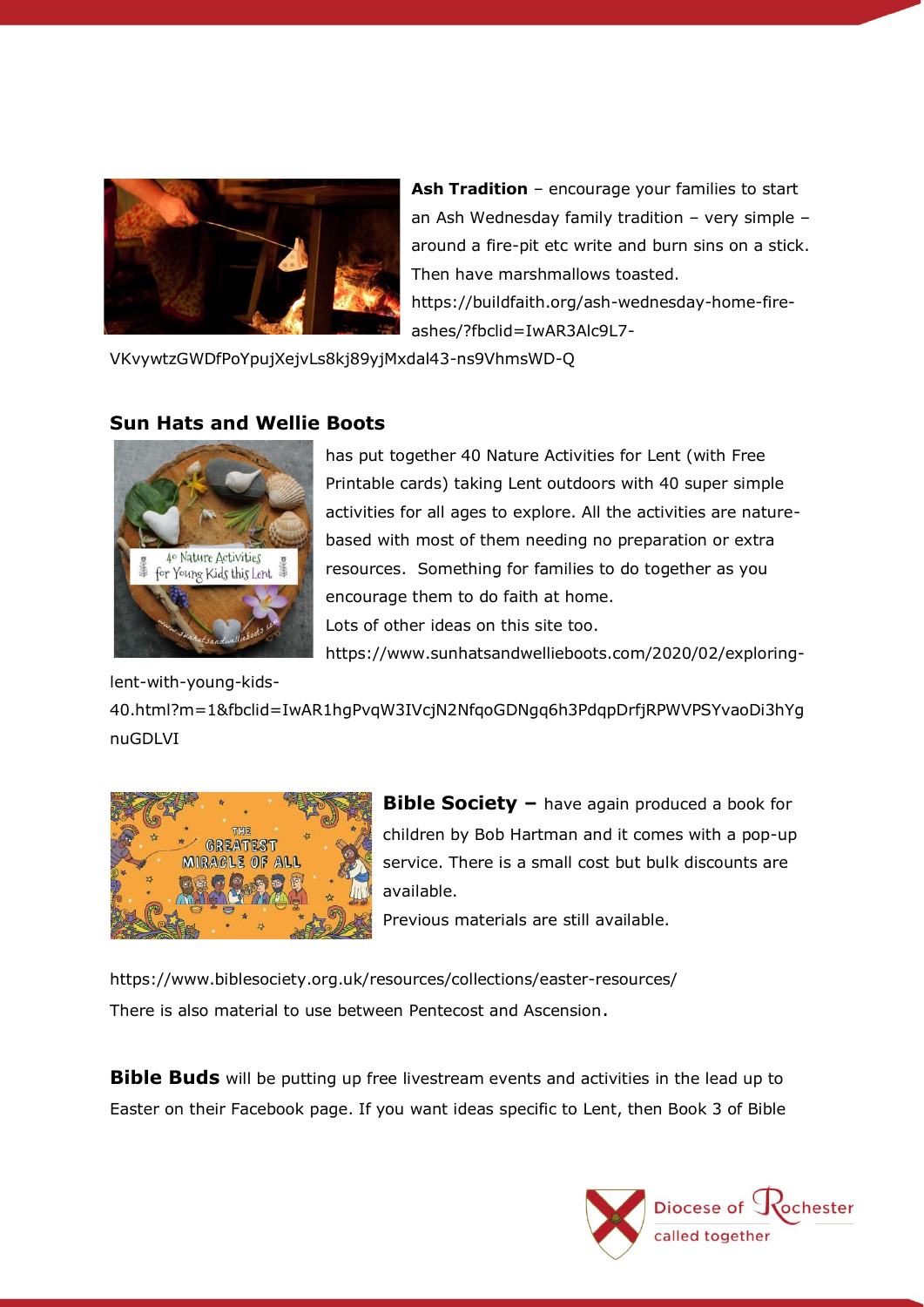Buds has a session on Lent, including how Jesus feasted and fasted! [https://www.biblebuds.co.uk/shop/](https://www.biblebuds.co.uk/shop/?fbclid=IwAR0TW2U-IUjkwhclWxNEc42bwf8GYewvbPG5UYKlwDQxJVhTLTJsFhTaiJA)

**Talking Toddlers** is a webinar on 18<sup>th</sup> March looking at how to tell the Easter story to under 5's and their families in a way that supports their spiritual development. There will also be Gill Goodliff a lecturer and writer on early years development who is also a volunteer in her church toddler group!

Victoria Beech from Godventure and Scripture Union, who will share her experience of developing age appropriate resources around her kitchen table and some of the fab resources she has out for Easter and

Ed Drew from Faith in Kids who have loads of Easter resources to share with you too. Here's the link again in case you need it

[https://forms.gle/Mhj64TViCvXZMAxa8](https://forms.gle/Mhj64TViCvXZMAxa8?fbclid=IwAR3QmY0t8k24V-OcYhW0Arg6ORzabq7VmVhRV0sEJZcZ99nAJXuNl9lkAGE)



**10 of These** have boxes of 50 of these books for £1 each if you are giving them away. Also available to buy at normal price.



 $\mathbf{A}$  $\ll$ 

 $\circ$ 

**DOWNLOAD PDF** 

# **Muddy Church**

Have put together 2 new Easter Trails, resources for Palm Sunday and a couple of sheets to use throughout Lent. <https://www.muddychurch.co.uk/copy-of-resources-1>



**Messy Church** has plenty of Easter and Lent ideas.

[https://www.messychurch.org.uk/resource/summary-easter](https://www.messychurch.org.uk/resource/summary-easter-resources)[resources.](https://www.messychurch.org.uk/resource/summary-easter-resources)

**Easter Bible Chat Mat** is available from the Bath and Wells Diocese. A cartoon with lots of details to spot and chat about around a table. Consider offering it widely as simply a sheet of paper – carefully designed to share the Easter story.

<https://www.bathandwells.org.uk/ministry/children-young-people/bible-chat-mat/>



**BARFFOOT** 

**TRAIL**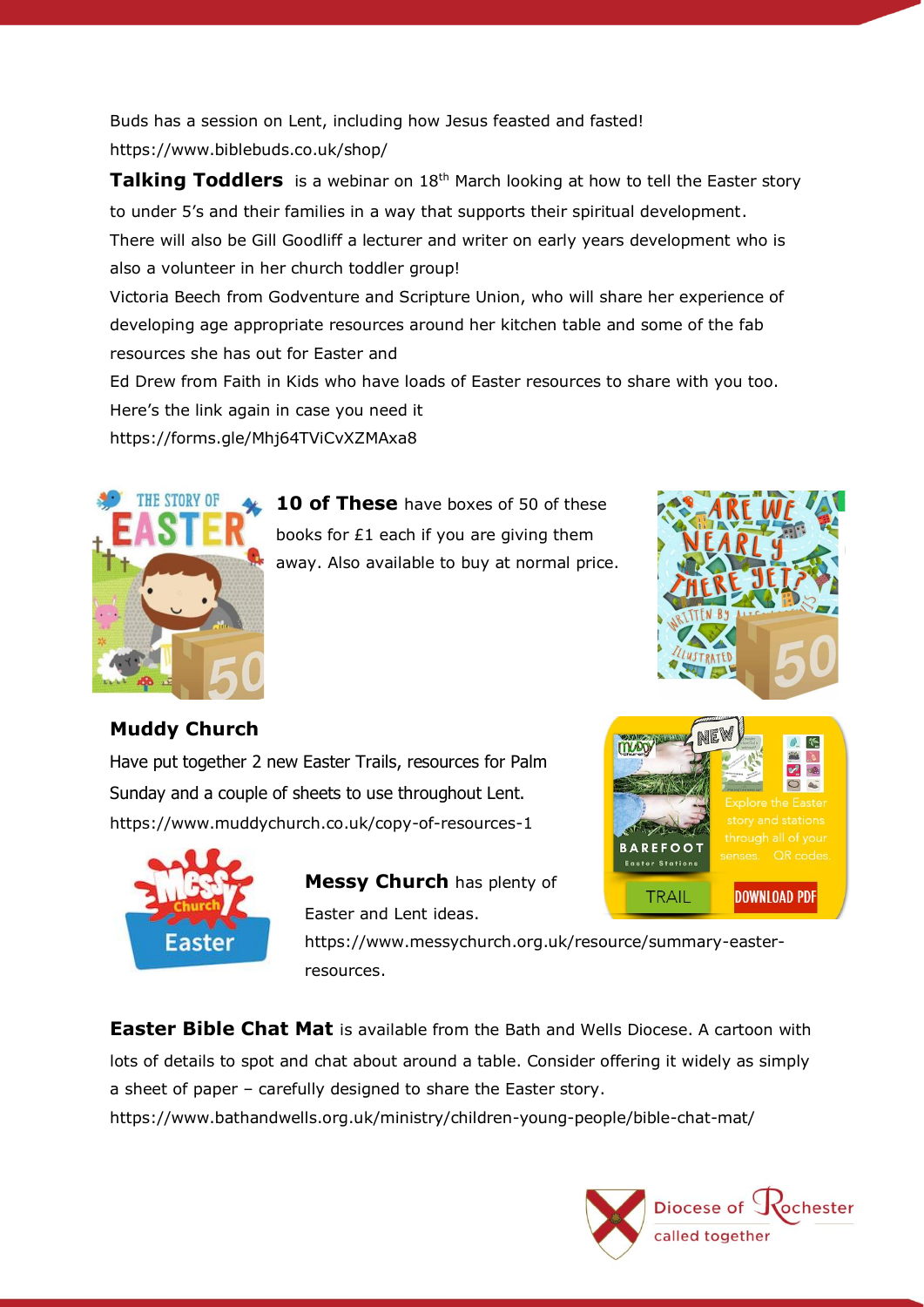**Craft Idea's** abound on Pinterest. The Messy Church page has some great examples as well as some Easter videos.

<https://www.pinterest.co.uk/MessyChurchBRF/lent-easter/>



**Scripture Union** has a new resource to help as you plan to worship all together over Easter.

**Holy Week Box** would be a great resource to put together for your families, not too expensive but effective. <https://godventure.co.uk/news/holy-week-boxes/>

Gold chocolate coins -

Friday - Foil egg

front of the tomb where

A Sweet Easter! We hope you enjoy your supply you any you sweets and chocolate.<br>Each sweet and chocolate<br>has been put in this bag to remind you of the Easter Story!

Palm Sunday Monday A green wrapped biscuit to remind you of the palm branches waved whe everywhere! Jesus entered Jerusale



**NEARTS** 

Love Hearts -

Silver chocolate coins -Wednesday Judas betrayed Jesus for<br>30 pieces of silver.



Viscount Biscuit -





**Easter Sunday** Smash open your foil egg A large stone was rolled in Jesus was laid - try not to A creme egg and spring sweets





Or do the sweet version which will be very popular**.** Ask us for the sheet.

# **Video Clips to use:**

[Our Easter Story -](https://www.youtube.com/watch?v=LgFZDCguR8E) YouTube – a group of children retelling the whole story – very well done. https://www.youtube.com/watch?v=LgFZDCguR8E Saddleback Kids :<https://www.youtube.com/watch?v=HL8R158Ujp4>

A sand picture of the story<https://www.youtube.com/watch?v=8vjfpXBJRCc>

The Bible Project has made this [https://www.youtube.com/watch?v=\\_unHmAf7INk](https://www.youtube.com/watch?v=_unHmAf7INk)

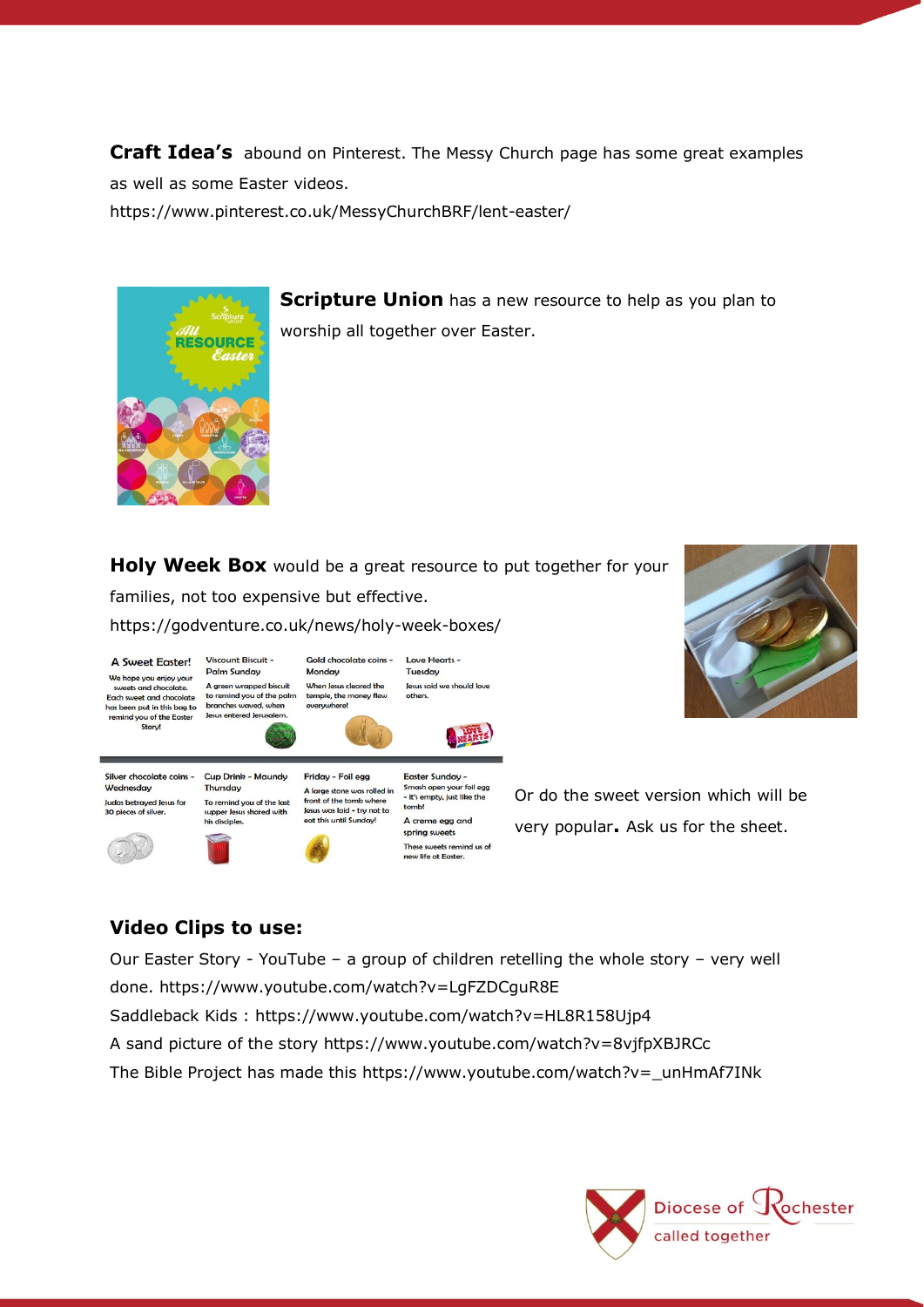## **Schools Ministry:**

#### **Easter Assembly Ideas** are available at <https://www.assemblies.org.uk/>

**CRiBS** have put together a drama to share the Easter story with primary schools. Ask your local school to consider asking them in. They are planning on creating a high quality video again this year but this has not been confirmed yet. They ask only for a donation to share it with your local school or as part of a church service. [www.cribsonline.org](http://www.cribsonline.org/)

**Spinnaker** also has Easter resources that can be offered to schools. <https://spinnaker.org.uk/>

**Tales from the Miracle Book.co.uk** have adapted their Easter videos to enable a school to put on it's own Passion Play either in a class or with the whole schools. They have thought of everything to help with planning and it's free. They are also updating their Easter Assembly material - available from the beginning of March.



#### **Easter in a Box**



Bristol Schools Connection have produced a resource for primary school children in Years 3 – 6. It could be taken into school by a church volunteer/team or run by the school itself if they prefer.

Children are invited to imagine they are on a movie set watching the filming of 'Easter – The

Movie'. The movie is based on the biblical account of the last days of the life of Jesus. For each scene they: look at a cast list and handle the props, hear and imagine the scene being filmed, discuss the emotions they felt and wonder and reflect on what they have learnt and can apply to their own lives, whatever their worldview.

They are offering training sessions online. The session will introduce you to the resource and give opportunity to talk it through and ask questions. You can sign up here

#### **<https://bit.ly/3mMvziR>**